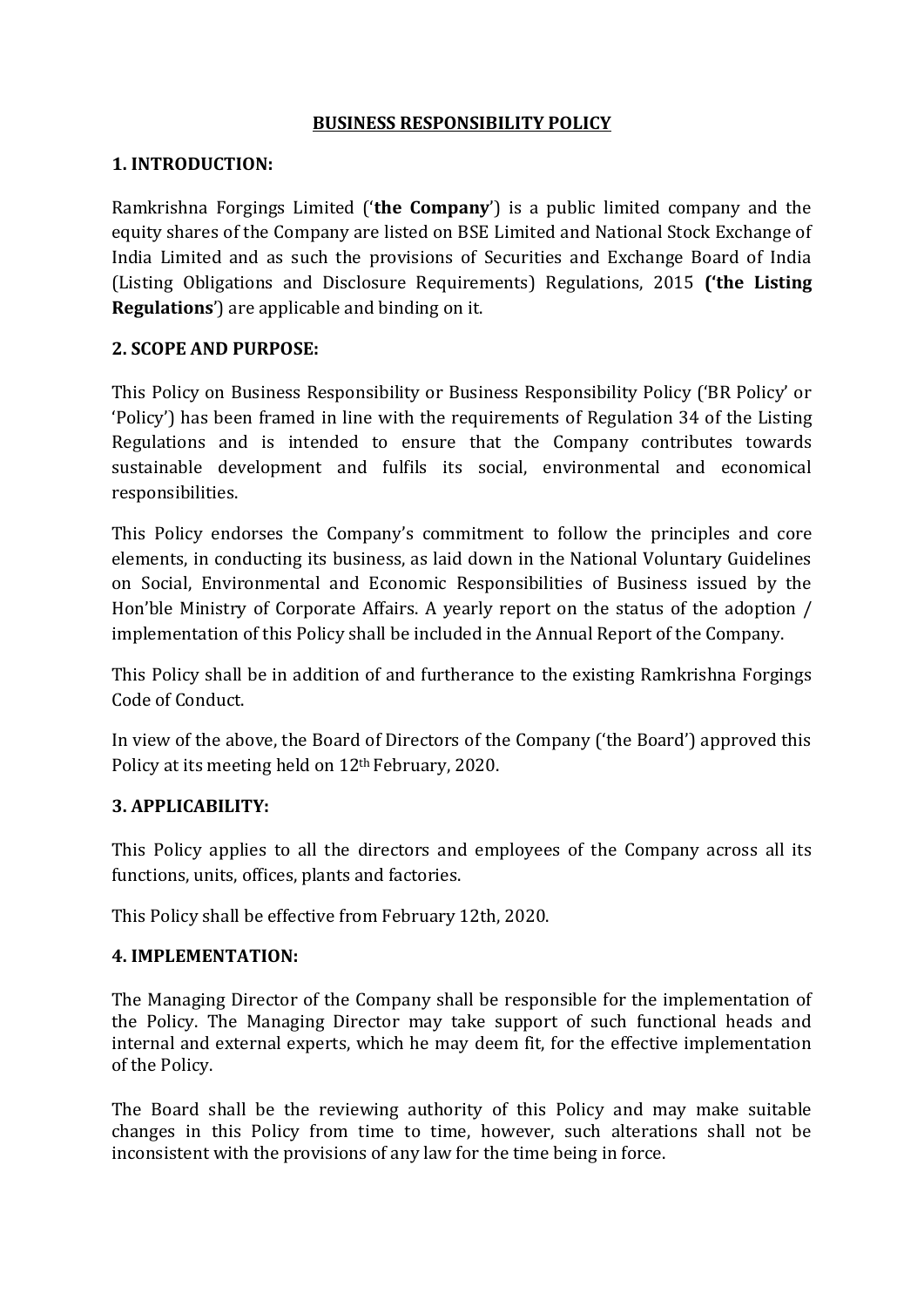### **5. INTERPRETATION**

'Executive Management' shall mean executive / whole-time directors and Senior Management personnel of the Company.

'Senior Management' shall mean personnel of the company who are members of its core management team excluding Board of Directors. Normally, this would comprise all members of management one level below the executive directors, including all functional heads and Key Managerial Personnel.

# **6. THE COMPANY'S BUSINESS PRACTICES WOULD BE GOVERNED BY THE FOLLOWING NINE GUIDING PRINCIPLES**

## **6.1 ETHICS, TRANSPARENCY AND ACCOUNTABILITY**

Ramkrishna Forgings Limited lays a strong emphasis on ethical corporate citizenship and establishment of good corporate culture. It has always believed in adhering to the best governance practices to ensure protection of interests of all stakeholders of the Company in tandem with healthy growth of the Company. The Company maintains highest standards of ethics in all spheres of its business activities. The Board of Directors and Senior Management strive and endeavour to set examples of utmost ethical behaviour.

i. The Company should develop governance structures, procedures and practices that ensure ethical conduct at all levels; and promote the adoption of this principle across its value chain.

ii. The Company should communicate transparently and assure access to information about their decisions that impact relevant stakeholders.

iii. The Company should not engage in practices that are abusive, corrupt, or anticompetition.

iv. The Company should truthfully discharge their responsibility on financial and other mandatory disclosures.

v. The Company should report on the status of their adoption of these Guidelines as suggested in the reporting framework in this document.

vi. The Company should avoid complicity with the actions of any third party that violates any of the principles contained in these Guidelines.

### **6.2 SAFETY AND SUSTAINABILITY**

i. The Company should assure safety and optimal resource use over the life-cycle of the product and ensure that everyone connected with it are aware of their responsibilities.

ii. The Company should raise the consumer's awareness of their rights through education, product labelling, appropriate and helpful marketing communication, full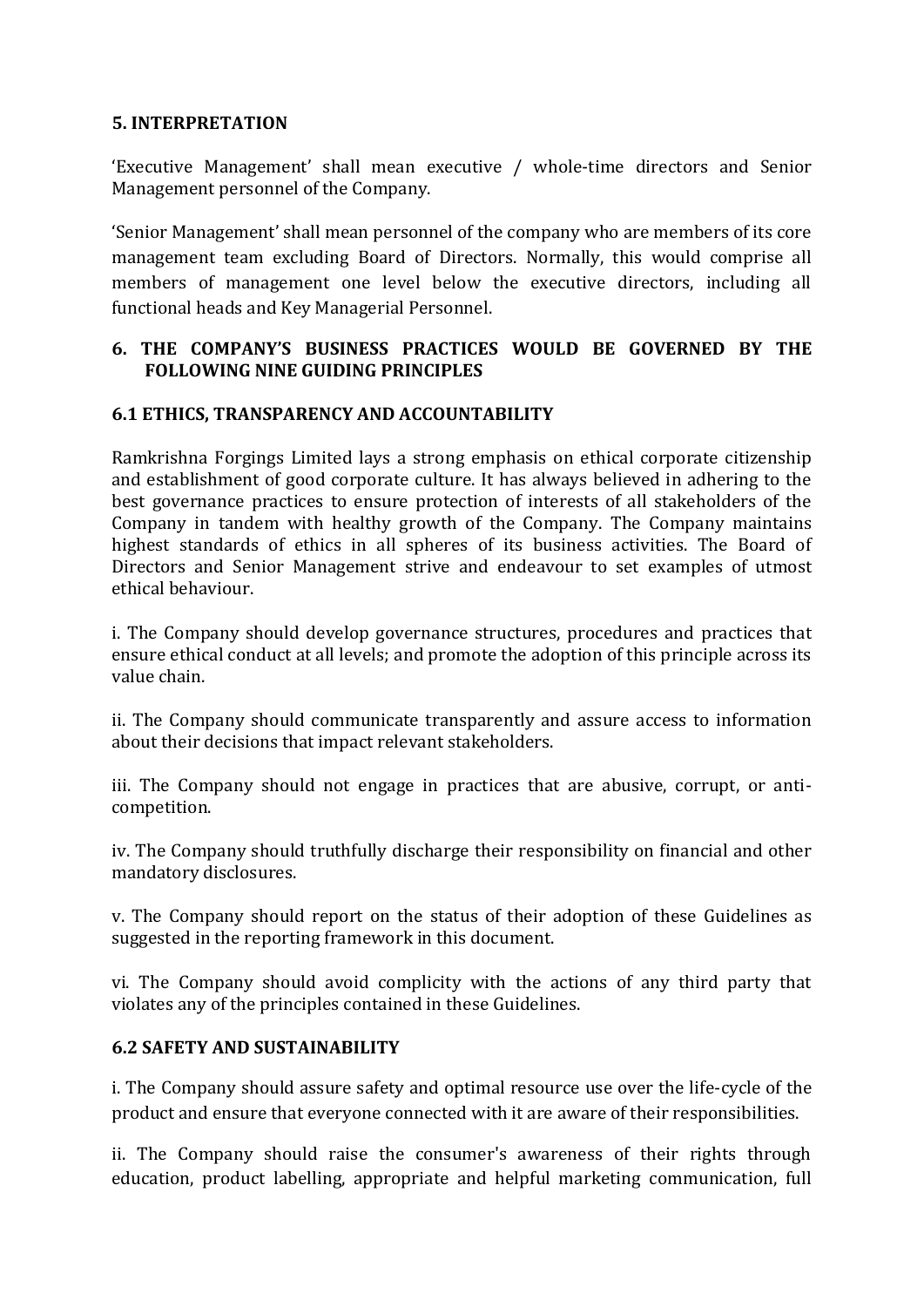details of contents and composition and promotion of safe usage and disposal of their products and services, wherever applicable.

iii. In designing the product, the Company should endeavour that the manufacturing processes and technologies required to produce it are resource efficient and sustainable.

iv. The Company should regularly review and improve upon the process of new technology development, deployment and commercialization, incorporating social, ethical, and environmental considerations.

v. The Company should recognize and respect the rights of people who may be owners of traditional knowledge and other forms of intellectual property, wherever relevant.

vi. The Company should recognize that over-consumption results in unsustainable exploitation of our planet's resources and should therefore reduce wasteful practices and promote continual improvement and compliance with the requirements of systems and processes including recycling of resources, if possible.

### **6.3 WELL BEING OF ALL EMPLOYEES**

i. The Company should respect the right to freedom of association, participation, collective bargaining, and provide access to appropriate grievance Redressal mechanisms.

ii. The Company should provide and maintain equal opportunities at the time of recruitment as well as during the course of employment irrespective of caste, creed, gender, race, religion, disability or sexual orientation.

iii. The Company should not use child labour, forced labour or any form of involuntary labour, paid or unpaid.

iv. The Company should take cognizance of the work-life balance of its employees, especially that of women.

v. The Company should provide facilities for the wellbeing of its employees including those with special needs.

vi. The Company should ensure timely payment of fair living wages to meet basic needs and economic security of the employees.

vii. The Company should provide a workplace environment that is safe, hygienic humane, and which upholds the dignity of the employees.

viii. The Company **shall create awareness of these** provisions to their employees and train them on a regular basis.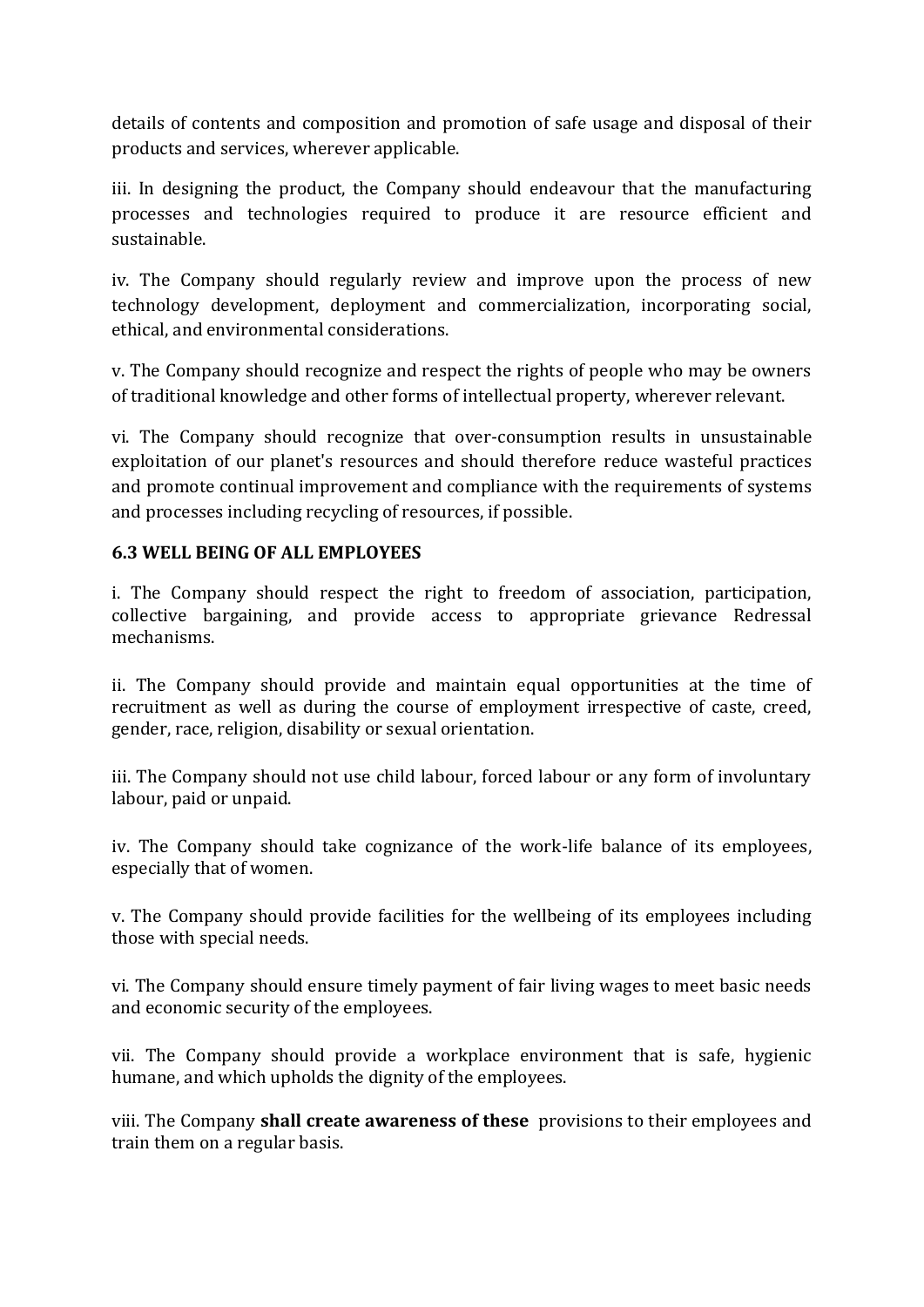ix. The Company should ensure continuous skill and competence upgrading of its employees by providing access to necessary learning opportunities, on an equal and non-discriminatory basis.

x. The Company should promote employee morale and career development through enlightened human resource interventions.

xi. The Company should create systems and practices to ensure a harassment free workplace where employees feel safe and secure in discharging their responsibilities.

### **6.4 RESPECTING AND PROTECTION OF STAKEHOLDERS' INTEREST**

i. The Company should systematically identify their stakeholders, understand their concerns, define purpose and scope of engagement, and commit to engaging with them.

ii. The Company should acknowledge, assume responsibility and be transparent about the impact of their policies, decisions, product & services and associated operations on the stakeholders.

iii. The Company should give special attention to stakeholders in areas that are underdeveloped.

iv. The Company should resolve differences with stakeholders in a just, fair and equitable manner.

### **6.5 RESPECTING AND PROMOTING HUMAN RIGHTS**

i. The Company should understand the human rights content of the Constitution of India, national laws and policies and the content of International Bill of Human Rights.

ii. The Company should appreciate that human rights are inherent, universal, indivisible and interdependent in nature.

iii. The Company should integrate respect for human rights in management systems, in particular through assessing and managing human rights impact of operations and ensuring all individuals impacted by the business have access to grievance mechanisms.

iv. The Company should recognize and respect the human rights of all relevant stakeholders and groups within and beyond the workplace, including that of communities, consumers and vulnerable and marginalized groups.

v. The Company should, within their sphere of influence, promote the awareness and realization of human rights across their value chain.

vi. The Company should not be complicit with human rights abuses by a third party.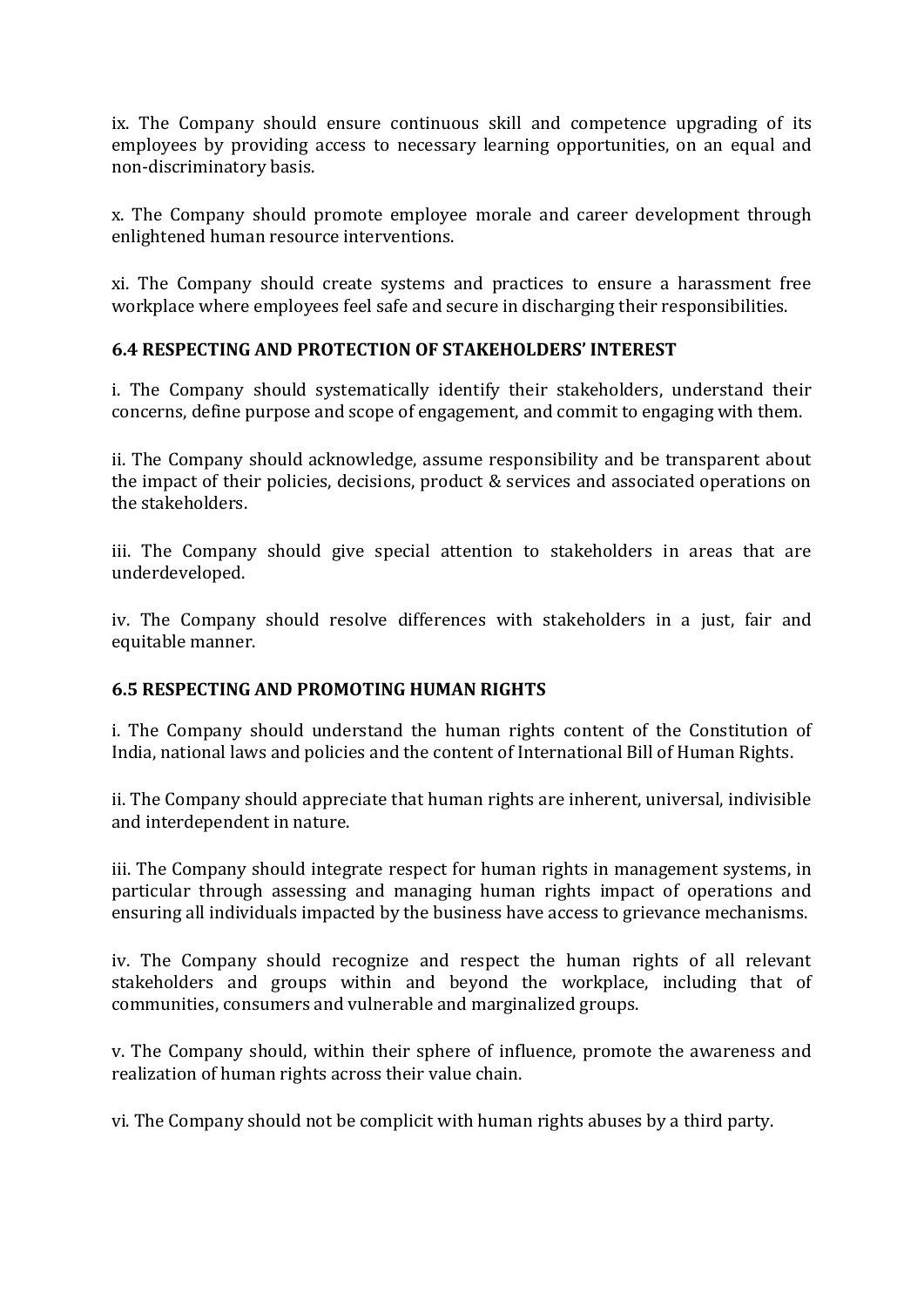#### **6.6 PROTECTING, PRESERVATION AND RESTORING THE ENVIRONMENT**

i. The Company should utilize natural and manmade resources in an optimal and responsible manner and ensure the sustainability of resources by reducing, reusing, recycling and managing waste.

ii. The Company shall take measures to check and prevent pollution, assess environmental damage and shall take steps towards pollution abatement in public interest, wherever possible.

iii. The Company should ensure that benefits arising out of access and commercialization of biological and other natural resources and associated traditional knowledge are shared equitably.

iv. The Company should continuously seek to improve their environmental performance by adopting cleaner production methods, promoting use of energy efficient and environment friendly technologies and use of renewable energy.

v. The Company shall create awareness about environment protection and manage and actively influence their employees, customers and communities to make a positive difference.

vi. Company shall develop systems and contingency plans and processes that shall help in preventing, mitigating and controlling environmental damages and disasters, which may be caused due to its operations or that of a member of the value chain, if applicable. vii. Company shall strive to report its environmental performance, including the assessment of potential environmental risks associated with their operations, to the stakeholders in a fair and transparent manner.

viii. Company shall persuade and support its value chain to adopt these principles, if applicable.

ix. As a part of Green initiative for paperless office, the Company shall endeavour using electronic methods of communication within and outside our offices and discourage use of paper.

x. The Company will encourage shareholders to hold shares in dematerialized mode and provide their email addresses for dispatch of notices for communication purpose. The Company will endeavour to use electronic mode for remittance of dividend to its investors.

xi. As a part of National Clean India mission, the Company would promote and spread cleanliness across and create awareness among people. The Company is installing dustbins and adbins for waste disposal and hence contributing to and promoting cleanliness.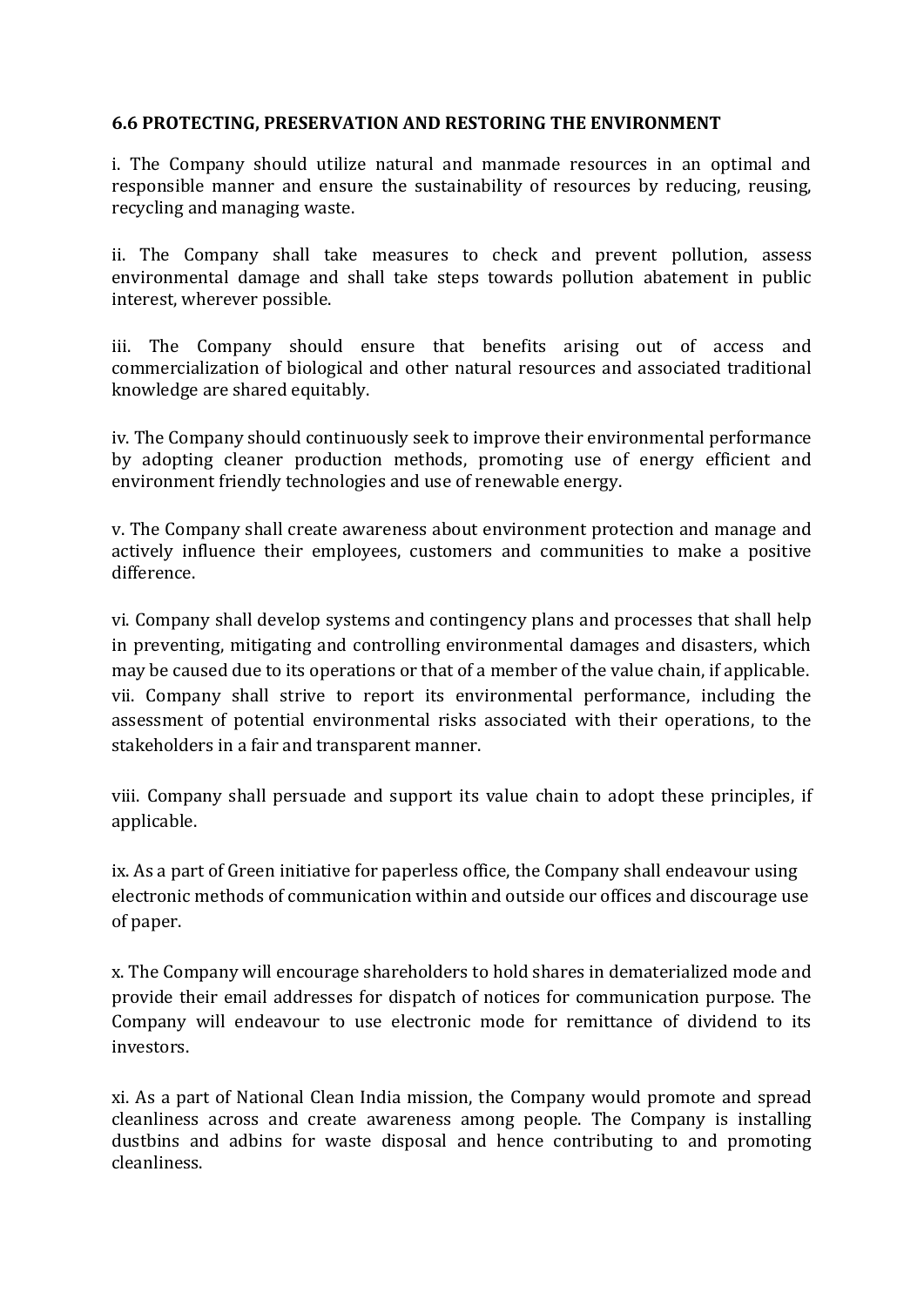## **6.7 RESPONSIBILITY TOWARDS PUBLIC AND REGULATORY POLICY**

i. The Company while pursuing advocacy policy will ensure that their advocacy positions are ethical and consistent with the principles and core elements contained in this policy.

ii. To the extent possible, Company should utilize the trade and industry chambers and associations and other such collective platforms to undertake such policy advocacy.

## **6.8 INCLUSIVE GROWTH AND EQUITABLE DEVELOPMENT**

i. The Company should understand their impact on social and economic development, and respond through appropriate action to minimise the negative impacts.

ii. The Company shall innovate and invest in products, technologies and processes that promote the wellbeing of society.

iii. The Company shall make efforts to complement and support the development priorities at local and national levels, and assure appropriate resettlement and rehabilitation of communities who have been displaced owing to their business operations.

iv. The Company should be sensitive to the local concerns while operating in regions that are underdeveloped.

### **6.9 ENGAGING AND ENRICHING CUSTOMER / CONSUMER VALUE**

i. The Company, while serving the needs of their customers, should take into account the overall well-being of the customers and that of society.

ii. The Company should ensure that they do not restrict the freedom of choice and free competition in any manner while designing, promoting and selling their products.

iii. The Company should not indulge in any unfair or disruptive trade practice in any way and at any stage while selling its products.

iv. The Company shall fully disclose all information truthfully and factually, through labelling and other means, as applicable, including the risks to the individual, to society and to the planet from the use of the products, so that the customers can exercise their freedom to consume in a responsible manner. Where required, the Company should also educate their customers on the safe and responsible usage of their products and services.

v. The Company should promote and advertise their products in ways that do not mislead or confuse the consumers or violate any of the principles in these Guidelines.